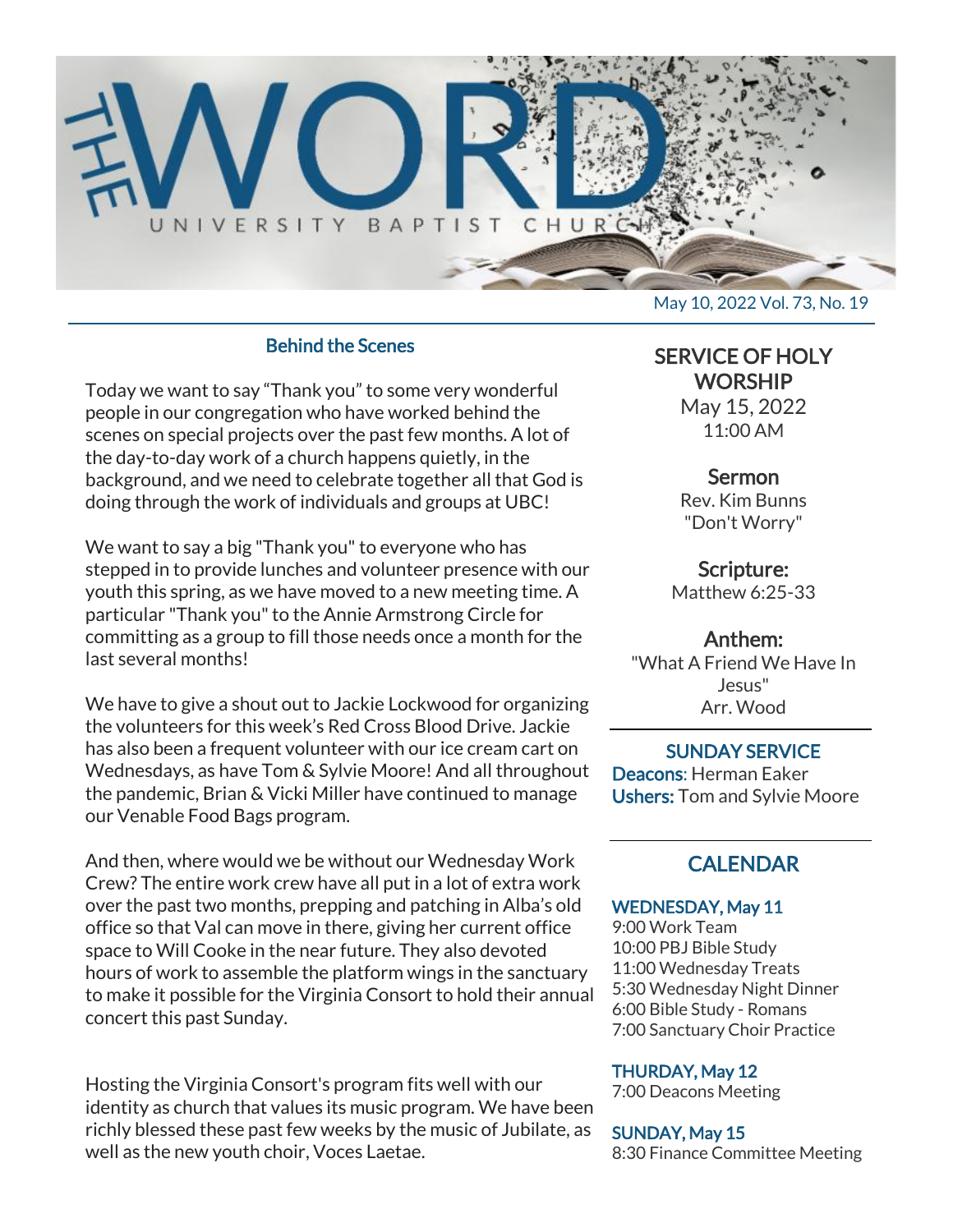In keeping with this rich tradition of music at UBC, we are thrilled to share with you an update from another group that has been working tirelessly behind the scenes: our Piano Search Task Force. As you may recall, this group was formed in February of 2021, charged with finding a new piano for our sanctuary. After months of searching, they have found a 2016 Steinway Model B in St. Louis, which they feel will meaningfully enrich our worship and music ministry. We will be sharing much more about this search process and next steps in The Word over the next several weeks, but for now we celebrate with the committee and thank them for their work. If all goes to plan, this piano should arrive in Charlottesville in mid-June!

There are always more people to thank than we even realize. For all that each of you does to contribute to our church, we say "Thank you". You are a wonderful congregation, and it is such an honor to be your ministers. We are excited to be doing God's work with you!

Will & Val

## Prayer Concerns

Sympathy to Beth and Kevin Wright after the death of Beth's father, Joe Bob Pierce, on May 4.

#### Fundraising Concert for The Haven

This Sunday afternoon, May 15, at 2:00 PM, our choir will be singing in a benefit concert for the Haven. This concert will feature the UBC Sanctuary Choir, Voces Laetae, the Voices of Virginia, and the Choirs of Charlottesville High School. The concert can be viewed by livestream at [this link.](https://www.youtube.com/channel/UC3YlH7p3g8LvgrjVWz2gaMQ) Donations can be made on the UBC website.



#### Successful Blood Drive

Yesterday's blood drive at UBC was a great success. Many thanks to all the volunteers who were available to assist with this event, and to those who donated blood. A special "Thank you" to Jackie Lockwood and Alexis Haskiell for coordinating our efforts. Another blood drive at UBC is scheduled for July 25.



## MONDAY, May 16

8:30 Morning Prayer [\(UBC](https://www.facebook.com/UniversityBaptistChurchCharlottesville) [Facebook Page\)](https://www.facebook.com/UniversityBaptistChurchCharlottesville) 10:30 Bible Reading Group [\(Zoom\)](https://us02web.zoom.us/j/85381408096?pwd=MzdkVG9JZ2x0M2JFK01KNlNjSWtqUT09) 1:00 Schleiermacher Reading Group 7:30 Enneagram Book Group

## TUESDAY, May 17

9:30 Staff Meeting 7:00 Voces Laetae Rehearsal

## For our most up-to-date calendar, [click here.](https://universitybaptist.org/calendar/)



# HAPPY BIRTHDAY!!

Join us in wishing some of our church family a Happy Birthday this week! May 19: Mildred Spicer May 20: Jimmy Li May 21: Bonnie Fitzgerald and Tina Cromwell May 23: Sally Chewning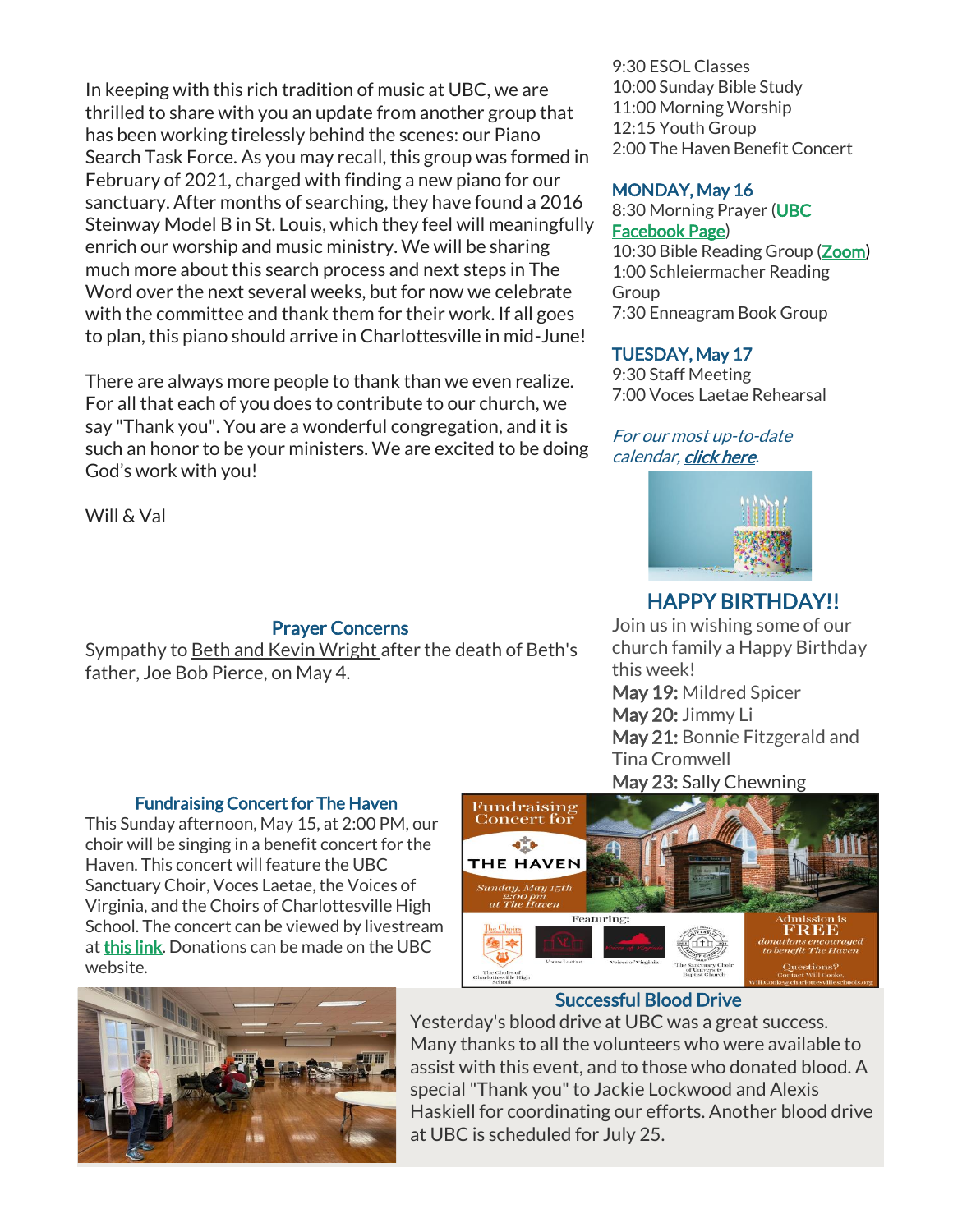## Pastoral Coverage Next Week

Next week, Will Brown will be traveling to Durham for an intensive week in his Doctor of Ministry program. Val Fisk will also be out of town the latter part of the week. While Val and Will can both be reached by phone in an emergency, two of our deacons have agreed to be "on call" for any emergencies that may arise May 18-20. Debra Bryant and Laura Martindale are available for any pastoral concerns during this period.

## Coalition for Economic Opportunity

 $M^{N^s}$  Community A few years ago, UBC members who were concerned about predatory lending in our community formed a task force to **THE COMPLE** research the issue and explore alternatives. During this project, the group discovered a local nonprofit called the

Coalition for Economic Opportunity (CEO), which provides low-interest loans through a local bank to people who otherwise might resort to payday loans. At that time, I joined the board of this organization and currently serve as its Vice President. You'll hear more about this on Sunday morning during the Mission Moment, including ways that UBC has supported CEO's efforts to help the financially vulnerable in our community.

## Softball is Back!

The church softball season resumed last week with a decisive win for UBC on Friday night! If you'd like to join the team or come cheer them on, you can talk with Brad Groff or our new coach, George Martin!

## New Book Group

On Monday night, a new book group held the first of five meetings to discuss how the Enneagram can help us to grow healthier in our personal lives and relationships. We're reading a book together and discussing on Monday nights at 7:30. Last night we had 15 adults and 2 infants participating! It's not too



late to join. No prior knowledge required! If you'd like to join, please contact Will or Val.

## Deacon Election

It is that time of year once again to elect Deacons to serve as leaders in our church, ensuring spiritual health and well-being. Expect a draft ballot by email or U.S. mail in the next few days. This ballot is a list of all church members living in the central Virginia area who are physically able to serve. The purpose of this ballot is for your review. If your name is listed and you are unable to serve as a Deacon, please contact the church office by May 25th to have your name removed. Likewise, if your name is missing and you are willing to serve as a Deacon, we apologize for the mistake and ask that you also let the church office know to add your name.

## Donations needed for local refugees

Kittie Colvin Trail and Annie Armstrong Circles are joining forces to support current refugee resettling in Charlottesville. As more local businesses provide discounted furniture items, UBC is focusing on necessary items that new home dwellers require. Instead of repurposing furniture, we are now collecting cleaning and disposable items for starting up households.

Laundry baskets are available in the lobby and fellowship hall to receive the following items: Microfiber mop, cleaning bucket, disposable gloves, toilet bowl brush, swiffer duster, disinfectant spray (Lysol), All purpose cleaner (Lysol), double sided sponges and microfiber cloths, glass cleaner, paper towels, toilet tissue, bathroom cleaner, clorox wipes, broom & dust pan, tall kitchen trash can, tall kitchen trash bags, laundry detergent, dish soap, vacuum cleaner, front door mat, shampoo & toothpaste-men, women, kids; soap.

We thank you in advance for your generosity! Sarah & Jen

#### Wednesday Night Dinner